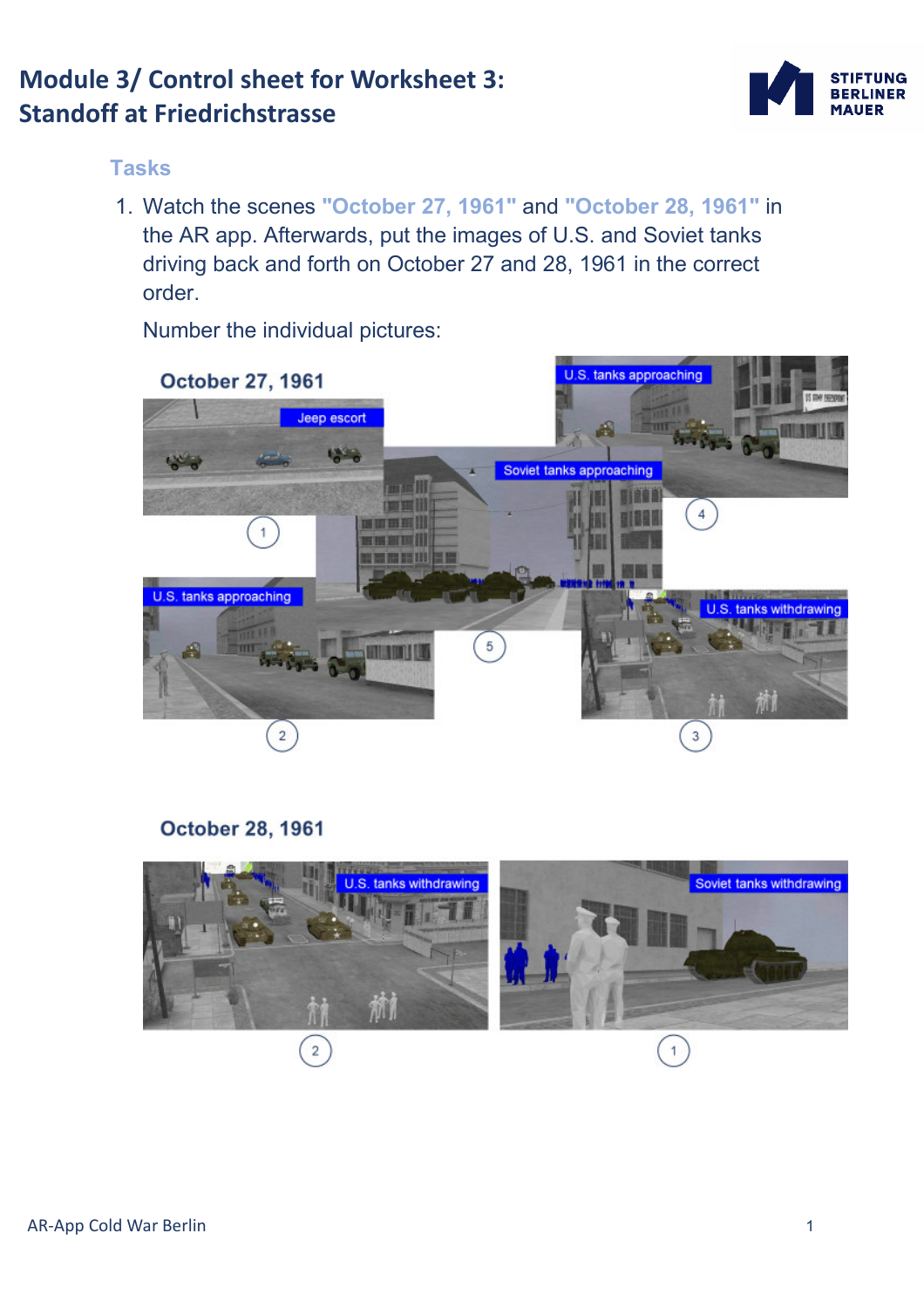# **Module 3/ Control sheet for Worksheet 3: Standoff at Friedrichstrasse**



2. In the app, on the subpage of the **"October 27, 1961"** scene, watch the historical film clip *Soviet T 54 tanks on Friedrichstrasse* again. Together, consider your answers and arguments and write them down:

(a) What mood does the film clip convey?

\_\_*Threatening atmosphere: The narrator's voice sounds threatening and the text addresses the danger posed by the Soviet tanks.* \_\_\_\_\_\_

 $\_$  , and the state of the state of the state of the state of the state of the state of the state of the state of the state of the state of the state of the state of the state of the state of the state of the state of the

\_\_\_\_\_\_\_\_\_\_\_\_\_\_\_\_\_\_\_\_\_\_\_\_\_\_\_\_\_\_\_\_\_\_\_\_\_\_\_\_\_\_\_\_\_\_\_\_\_\_\_\_\_\_\_

\_\_\_\_\_\_\_\_\_\_\_\_\_\_\_\_\_\_\_\_\_\_\_\_\_\_\_\_\_\_\_\_\_\_\_\_\_\_\_\_\_\_\_\_\_\_\_\_\_\_\_\_\_\_\_

### (b) Watch the same film again without sound. What mood does the film convey now?

\_\_*The images speak a different language: The situation does not look threatening. You can see the soldiers waiting in the tanks, some are even playing cards.\_\_\_\_\_*\_\_\_\_\_\_\_\_\_\_\_\_\_\_\_\_\_\_\_\_\_\_\_\_\_\_\_\_\_\_\_

\_\_\_\_\_\_\_\_\_\_\_\_\_\_\_\_\_\_\_\_\_\_\_\_\_\_\_\_\_\_\_\_\_\_\_\_\_\_\_\_\_\_\_\_\_\_\_\_\_\_\_\_\_\_\_

 $\_$  , and the state of the state of the state of the state of the state of the state of the state of the state of the state of the state of the state of the state of the state of the state of the state of the state of the

(c) Watch the historical film *Snapshots on the morning of the standoff between U.S. and Soviet tanks* in the app on the subpage of the scene **"October 28, 1961."** The film has no sound. What commentary would you add today? Write your own text for the film!

**Note:** You can also record your commentary with your smartphone and then play it along with the movie.

\_\_\_\_\_\_\_\_\_\_\_\_\_\_\_\_\_\_\_\_\_\_\_\_\_\_\_\_\_\_\_\_\_\_\_\_\_\_\_\_\_\_\_\_\_\_\_\_\_\_\_\_\_\_\_

\_\_\_\_\_\_\_\_\_\_\_\_\_\_\_\_\_\_\_\_\_\_\_\_\_\_\_\_\_\_\_\_\_\_\_\_\_\_\_\_\_\_\_\_\_\_\_\_\_\_\_\_\_\_\_

\_\_\_\_\_\_\_\_\_\_\_\_\_\_\_\_\_\_\_\_\_\_\_\_\_\_\_\_\_\_\_\_\_\_\_\_\_\_\_\_\_\_\_\_\_\_\_\_\_\_\_\_\_\_\_

\_\_\_\_\_\_\_\_\_\_\_\_\_\_\_\_\_\_\_\_\_\_\_\_\_\_\_\_\_\_\_\_\_\_\_\_\_\_\_\_\_\_\_\_\_\_\_\_\_\_\_\_\_\_\_

\_\_\_\_\_\_\_\_\_\_\_\_\_\_\_\_\_\_\_\_\_\_\_\_\_\_\_\_\_\_\_\_\_\_\_\_\_\_\_\_\_\_\_\_\_\_\_\_\_\_\_\_\_\_\_